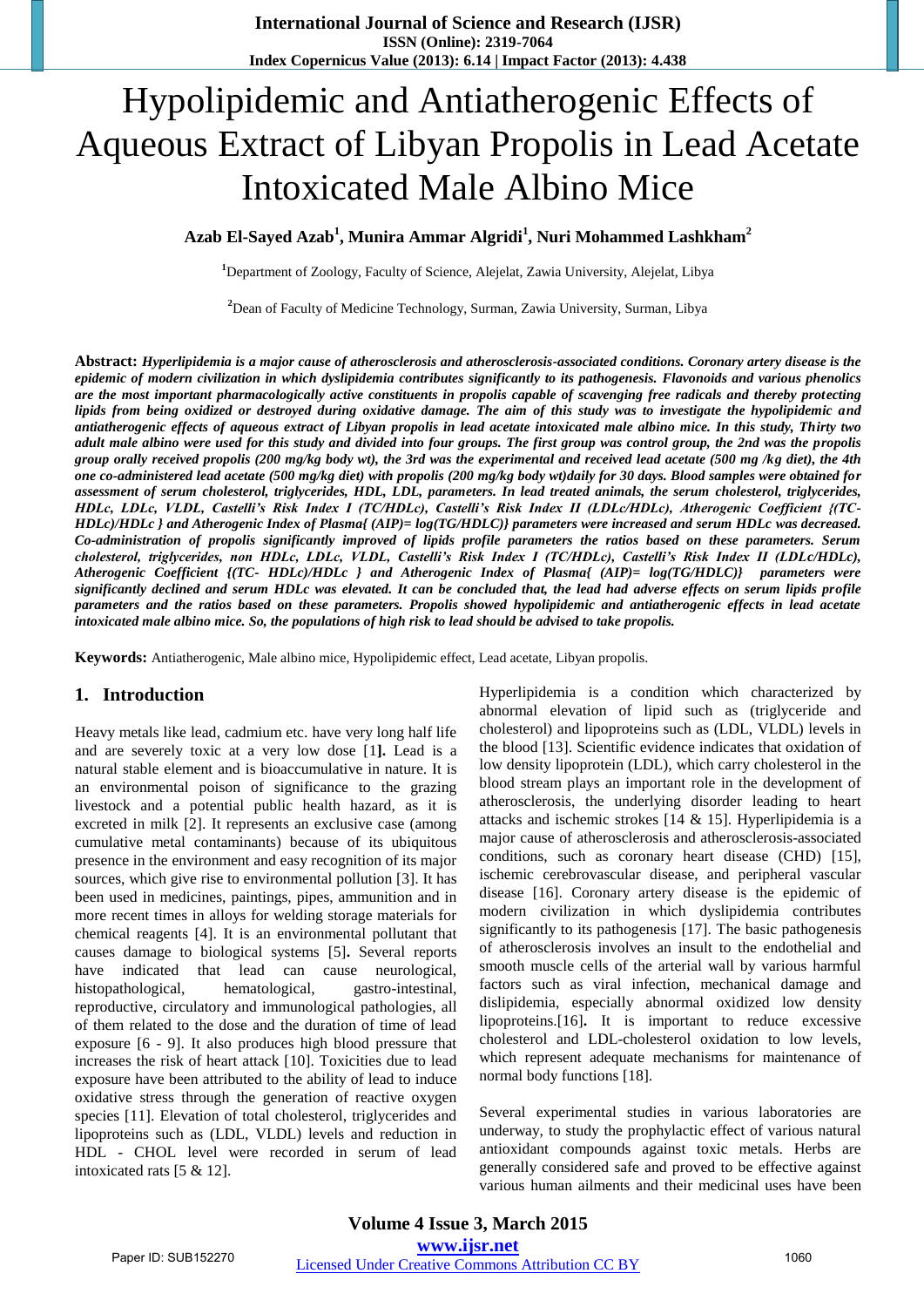gradually increasing in developed countries [19]. Natural antioxidants strengthen the endogenous antioxidants defenses from reactive oxygen species and restore the optimal balance by neutralizing the reactive species [20].

Propolis is resinous natural product collected from cracks in the bark of trees and leaf buds which are enriched with salivary enzymes of honey bees. It has more than 180 compounds including polyphenols, flavonoids, phenolic acids and its esters [21-23]. Melatonin and caffeic acid phenethyl ester are compounds of hony bee propolis, that were recently found to be potent free radical scavengers and antioxidants [24]. Many flavonoids are known to be antioxidants, and several of these, such as quercetin which has been identified as constituents of propolis have been shown to be inhibitors of low density lipoprotein oxidation [25]. It is believed that propolis exerts a therapeutic or preventive effect in inflammation, heart disease, and even diabetes mellitus and cancer and there have been several reports indicating various biological activities of propolis and its constituents, such as anticancer [26 & 27], antioxidant, anti-inflammatory and antibiotic activities [28]. The actual ingredients in individual propolis products may differ significantly, according to a number of variables including the type of bees that produced the propolis, time of the year and the geographic location of the hives [29]. Flavonoids and various phenolics are the most important pharmacologically active constituents in propolis capable of scavenging free radicals and thereby protecting lipids from being oxidized or destroyed during oxidative damage [30]. The evidence reporting the hypolipidemic and antiatherogenic effects of propolis in lead acetate intoxicated male albino mice are hardly found. So, the present work aimed to evaluate hypolipidemic and antiatherogenic effects of propolis in lead acetate intoxicated male albino mice.

# **2. Materials and Methods**

# **2.1. Chemicals**

Lead acetate was purchased from Sigma Chemical Co., USA. Lead acetate was given in diet as 500 mg/kg diet daily [31] for 30 days. Propolis samples were collected from different localities of Surman city, west Libya. Aqueous propolis extract was prepared according to the method of El-khayat et *al.* [32]. Briefly, propolis was kept dry and freezed (-40°C) until used. Propolis samples were mixed with distilled water, heated gently and filtered through Whatman No:1 filter paper. The choice of the dose of propolis was based on the results of the previous studies, where the antioxidant effect of this agent was confirmed. Propolis was freshly prepared and administered to animals orally by gavage at a dose of 200 mg/kg body wt [33] once daily for 30 days.

# **2.2. Animals**

Thirty two adult male albino mice (*Mus musculus*) weighting 25-30 g were used for this study. The animals were obtained from animal house unit in the Faculty of Pharmacy, Tripoli University, Libya. The animals were housed in plastic cages measuring about (29×15×12) cm, with about four mice per

cage. Floors of cages were covered with soft crushed wood shaving; all cages were washed two times per week with 70% alcohol throughout the period of the study. The animals were provided with tape water ad libitum and fed with the standard commercial chow. The animals were kept in the animal house of Faculty of Science , Alejelat, Zawia University in an air conditioned room with an optimum temperature of  $25\pm2$  °C, humidity (60-70%) and light/dark condition (12/12). The animal procedures were performed in accordance with Guide Lines for Ethical Conduct in the Care and Use of Animals.

# **2.3 Experimental Design**

After one week of acclimation, the animals were randomized and divided into four groups (8 albino mice for each) as follow:

Group I (control group): provided with tape water and fed with normal diet.

Group II (propolis group): The animals received propolis (200 mg/kg body wt/day) orally by gavage daily for 30 days. Group III (lead acetate treated group): The animals received

500 mg lead acetate/kg diet daily for 30 days.

Group IV (lead acetate/propolis co-administered): The animals received 500 mg lead acetate/kg diet concurrently with propolis (200 mg/kg body wt/day) orally by gavage daily for 30 days.

At the end of the experimentation and 24 hours after the last dose, all animals were sacrificed under light ether anesthesia, then rapidly dissected and subjected to the following examinations:

# **2.4 Biochemical Analysis**

Blood samples were drown by cardiac puncture. The sample was collected in clean dry tube and centrifuged at 3000 rpm for 15 minutes then, serum was separated and kept in a deep freezer at -20◦C until biochemical measurements were carried out. Total cholesterol concentration was estimated according to Allain *et al*. [34], triglycerides concentration also by the method of Fossati and Prencipe [35] and HDLcholesterol by Burstein et al. [36]. VLDL-cholesterol and LDL-cholesterol concentrations were estimated by using the Friedewald equation [37]. The atherogenic ratios were calculated as follows: Castelli's Risk Index (CRI-I) = TC/HDLc, Castelli's Risk Index (CRI-II) = LDLc/HDLc, Atherogenic Coefficient (AC)=(TC– HDLc) /HDLc and Atherogenic Index of Plasma (AIP)= log TG/HDLc.

# **2.5 Statistical Analysis**

The values were presented as means  $\pm$  SD of different groups. Differences between the mean values were estimated using one way ANOVA. The results were considered statistically significant when  $p < 0.05$ .

# **3. Results**

Lipid profile parameters in serum of the different groups are shown in Table 1. Mice that received lead acetate (500 mg/kg diet) daily for 30 days had significantly  $(p<0.05)$ , increased the serum cholesterol, triglycerides, non HDLc, LDLc and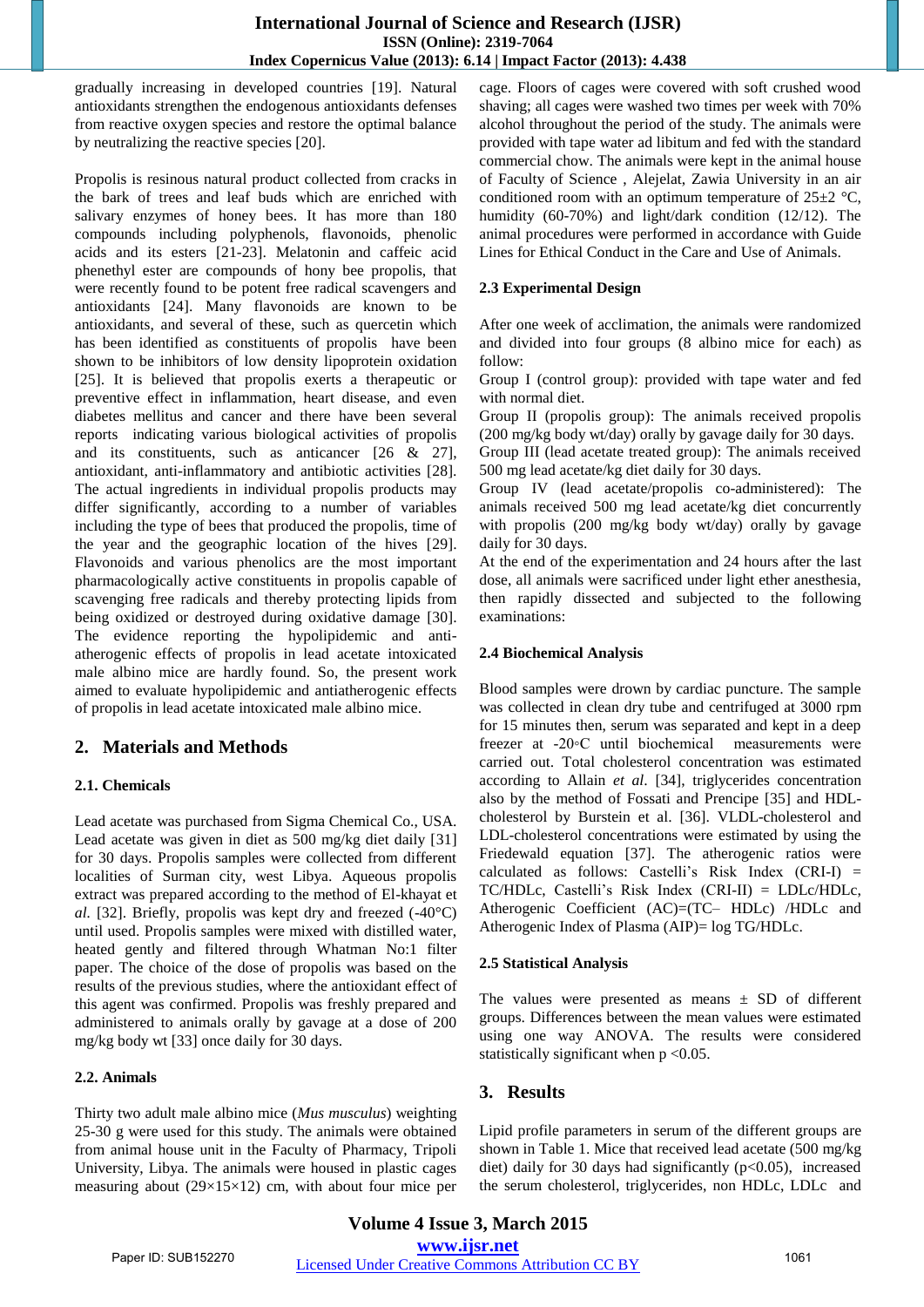VLDL concentrations. Co-administration of lead acetate with propolis were significantly  $(p<0.05)$  prevented the changes recorded in serum cholesterol, triglycerides, non HDLc, LDLc and VLDL concentrations as compared with control group(Fig. 1, 2, 4  $\&$  5). On the other hand, serum HDL cholesterol concentration of lead acetate treated mice was significantly  $(p<0.05)$  decreased as compared to the control mice (Fig. 3). Co-administration of lead acetate with propolis were significantly  $(p<0.05)$  prevented the changes recorded in serum HDLc concentration as compared with control group.

Table 2 showed the means and standard deviations for Castelli's Risk Index I (TC/HDLc), Castelli's Risk Index II (LDLc/HDLc), Atherogenic Coefficient{(TC-HDLc) /HDLc} and Atherogenic Index of Plasma{(AIP)= log(TG/HDLC)} in control group, propolis group, lead acetate treated group and albino mice group co-administrated of lead acetate with propolis. These ratios were elevated in lead acetate treated male albino mice group compared with the control group with statistically significant differences (p<0.05). Co-administration of lead acetate with propolis were declined these ratios with statistically significant differences ( $p<0.05$ ), when compared with lead acetate group (Figs. 6, 7, 8, 9 & 10)



**Figure 1: S**erum cholesterol concentration in different groups.



**Figure 2: S**erum triglycerides concentration in different groups.



**Figure 3: S**erum HDL-cholesterol concentration in different groups.



**Figure 4: S**erum LDL-cholesterol concentration in different groups.



**Figure 5: S**erum VLDL-cholesterol concentration in different groups.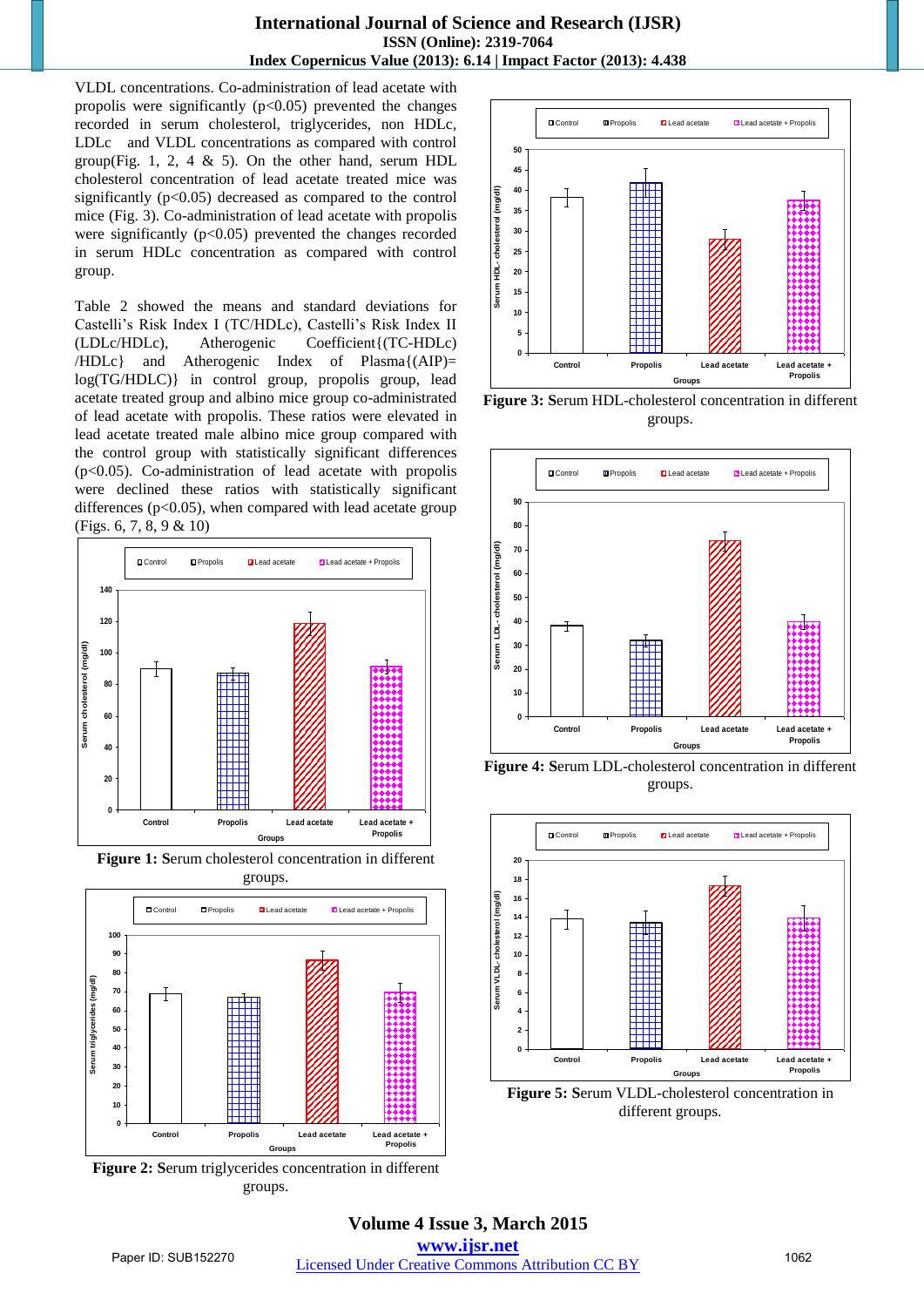**International Journal of Science and Research (IJSR) ISSN (Online): 2319-7064 Index Copernicus Value (2013): 6.14 | Impact Factor (2013): 4.438** 



**Figure 6: S**erum non HDL-cholesterol( TC-HDLc) concentration in different groups.









**Figure 9:** Atherogenic Coefficient {(TC- HDLc)/HDLc} in log(TG/HDLC) in different animals groups



**Figure 10:** Atherogenic Index of Plasma(AIP)= different animals groups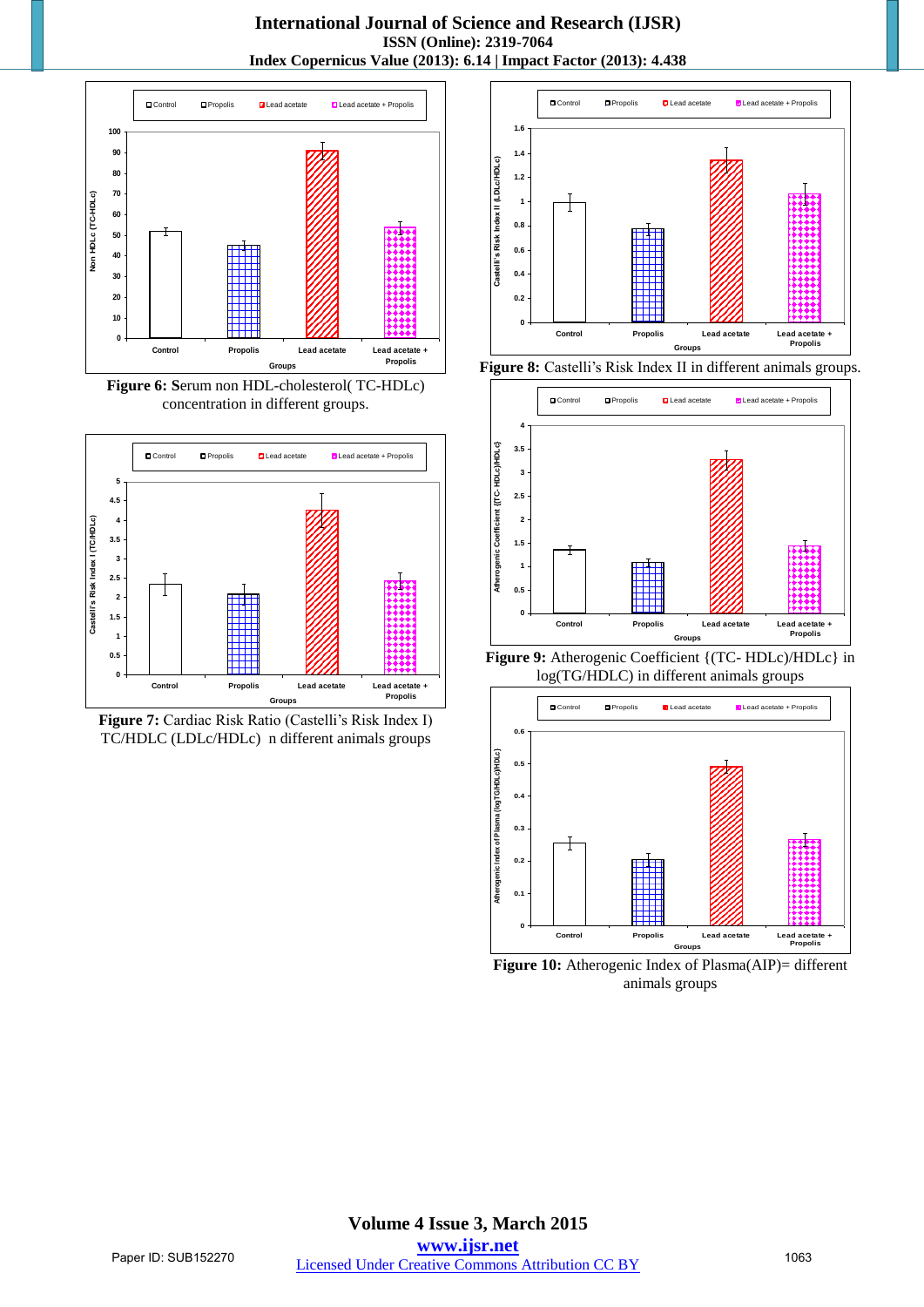#### **International Journal of Science and Research (IJSR) ISSN (Online): 2319-7064 Index Copernicus Value (2013): 6.14 | Impact Factor (2013): 4.438**

**Table 1:** Effect of aqueous extract of propolis on lipid profile parameters of lead acetate treated male albino mice in different groups.

|                                 | Groups           |                  |                             |                           |  |  |
|---------------------------------|------------------|------------------|-----------------------------|---------------------------|--|--|
| Parameters                      | Control          | Propolis         | Lead acetate                | Lead acetate $+$ Propolis |  |  |
|                                 | $Mean + SD$      | $Mean + SD$      | $Mean + SD$                 | $Mean + SD$               |  |  |
| Serum cholesterol (TC, mg/dl)   | $89.90 + 4.78$   | $86.80 + 3.86$   | $118.70 + 7.52^{\text{a}}$  | $91.12 + 4.71^b$          |  |  |
| Serum triglycerides (TG, mg/dl) | $68.70 \pm 3.49$ | $66.90 + 2.38$   | $86.50 + 5.13a$             | 69.40 $\pm 4.88^{\rm b}$  |  |  |
| Serum HDL- cholesterol (mg/dl)  | $38.20 + 2.28$   | $41.80 \pm 3.60$ | $27.90 + 2.47$ <sup>a</sup> | $37.50 \pm 2.37^b$        |  |  |
| Serum LDL-cholesterol (mg/dl)   | $37.96 + 2.01$   | $31.96 + 2.40$   | $73.50 + 4.10a$             | $39.74 + 3.11^b$          |  |  |
| Serum VLDL- cholesterol (mg/dl) | $13.74 \pm 1.03$ | $13.38 \pm 1.22$ | $17.3 + 1.06^a$             | $13.88 + 1.37^b$          |  |  |
| Non HDLc (TC-HDLc) (mg/dl)      | $51.7 \pm 2.00$  | $45.00 \pm 2.30$ | $90.80 \pm 4.30^{\circ}$    | $53.62 + 3.20^b$          |  |  |

**a**: Significant differences as compared with control group ( $P < 0.05$ ).

b: Significant differences as compared with lead acetate treated group ( $P < 0.05$ ).

All data are mean of 6 individuals.

**Table 2:** Effect of aqueous extract of propolis on the ratios based on lipid profile parameters of lead acetate treated male albino mice in different groups

|                                                      | Groups            |                   |                            |                           |  |
|------------------------------------------------------|-------------------|-------------------|----------------------------|---------------------------|--|
| <b>Parameters</b>                                    | Control           | Propolis          | Lead acetate               | Lead acetate $+$ Propolis |  |
|                                                      | $Mean + SD$       | $Mean + SD$       | $Mean + SD$                | $Mean + SD$               |  |
| Cardiac Risk Ratio (Castelli's Risk Index I) TC/HDLC | $2.35+0.21$       | $2.08+0.11$       | $4.2 \pm 0.30^a$           | $2.43 \pm 0.20^b$         |  |
| Castelli's Risk Index II (LDLc/HDLc)                 | $0.99 + 0.07$     | $0.77 \pm 0.05$   | $1.34 + 0.10^a$            | $1.06 \pm 0.09^b$         |  |
| Atherogenic Index of Plasma $(AIP) = log(TG/HDLC)$   | $0.254 \pm 0.019$ | $0.204 \pm 0.018$ | $0.491 + 0.022^a$          | $0.267 \pm 0.021^{\circ}$ |  |
| Atherogenic Coefficient {(TC-HDLc)/HDLc}             | $1.35 \pm 0.10$   | $1.08 \pm 0.08$   | $3.26 + 0.21$ <sup>a</sup> | $1.43 \pm 0.11^{\circ}$   |  |

**a** : Significant differences as compared with control group ( $P < 0.05$ ).

b : Significant differences as compared with lead acetate treated group ( $P < 0.05$ ).

All data are mean of 6 individuals.

# **4. Discussion**

The present data indicated that cholesterol, triglycerides, LDLc and VLDL concentrations were significantly increased by lead acetate treatment, while HDL-c concentration was decreased in the serum. Several studies have shown that lead exposure induces alterations in serum lipid profiles [5, 12 & 38-40]. These results run parallel to those reported by Ghosh *et al.,* [38] who found that treatment of rats with lead acetate at a dose of 15 mg / kg body weight intraperitoneally (i.p) for a period of seven consecutive days caused alterations in the total cholesterol, triglyceride, HDLc, LDLc. Also, There was significant increase  $(p<0.05)$  in the serum total cholesterol, LDL CHOL and triglycerides in oral treated albino rats with lead acetate(740mg/kg body weight) daily for 28 days group compared to the normal control group [5]. Lowering levels of high density lipoprotein (HDL) was a contrary effect because high HDL levels have been shown to bear an inverse correlation with risks for atherosclerosis [41].

Cholesterol is an essential part of every cell in the body. It is necessary for formation of new cells and for older cells to repair themselves after injury. It is also used by the adrenal glands in the synthesis of some hormone, such as cortisol, by the testicles to form testosterone, and by the ovaries to form estrogen and progesterone [42]. The high cholesterol level in plasma may be due to increased uptake of exogenous cholesterol and subsequent deposition and decreased cholesterol catabolism as evidenced by a reduction in bile acid production and turnover of bile acids. The metabolism of free and ester cholesterol are impaired in liver, spleen and thymus tissue and the rate of turnover was specifically decreased in all tissues of hyperlipidemic rats [15]. Lead nitrate-mediated development of hypercholesterolemia involves the activation of cholesterol biosynthetic enzymes (i.e. 3-hydroxy- 3methyglutaryl-CoA reductase, farnesyl diphosphate synthase, and squalene synthase, CYP51) and the simultaneous suppression of cholesterol-catabolic enzymes such as 7a-hydroxylase [43]. Increase in LDL, VLDL levels are increase the risk of cardiovascular diseases [44 & 45].

Oxidative stress, specifically the oxidation of low density lipoprotein (LDL), has long been suspected of having a critical role in the development of atherosclerosis, in consequence of which antioxidants have been expected to have potential as antiatherogenic agents. Such agents would be able, in theory, to inhibit the oxidative modification of LDL that leads to the accumulation of cholesterol in atherosclerotic lesions [46 & 47].

Results of the present study have shown that Castelli's Risk Index I (TC/HDLc), Castelli's Risk Index II (LDLc/HDLc), Atherogenic Coefficient{(TC-HDLc) /HDLc} and Atherogenic Index of Plasma{(AIP)=log(TG/HDLC)} were elevated in lead acetate treated male albino mice group compared with the control group with statistically significant differences  $(p<0.05)$ . These results run parallel to those reported by Ghosh *et al.,* [38] who reported that **t**reatment of rats with lead acetate at a dose of 15 mg/kg body weight intraperitoneally (i.p) for a period of seven consecutive days caused alterations in the Cardiac Risk Ratio (Castelli's Risk Index I) TC/HDLC and Castelli's Risk Index II (LDLc/HDLc). Bhardwaj et al. [17] reported that lipid ratios like Atherogenic Index of Plasma, Castelli risk index and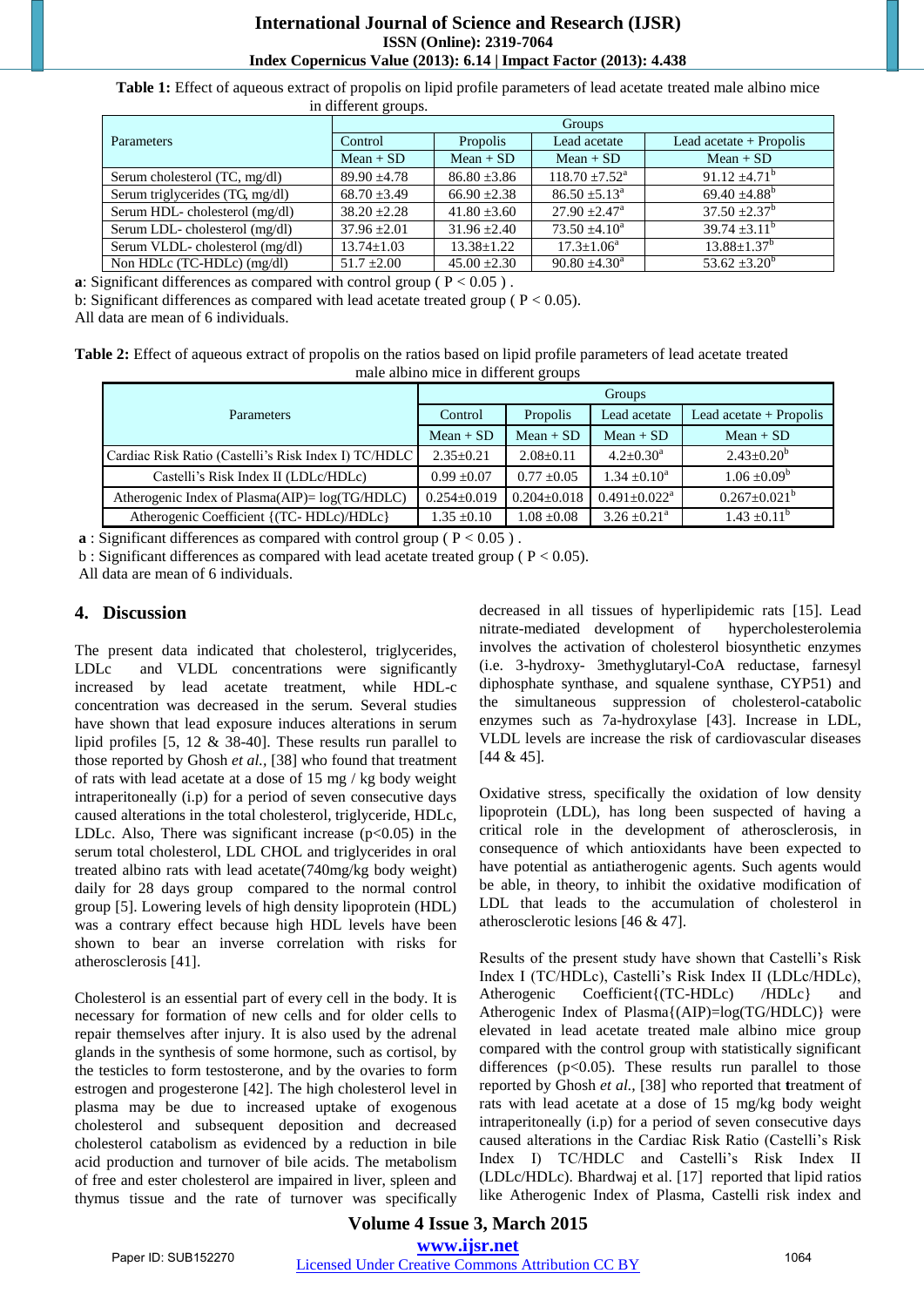Atherogenic coefficient could be used for identifying individuals at higher risk of cardiovascular disease in Indian population in the clinical setting especially when the absolute values of individual lipoproteins seem normal and in individuals with elevated triglycerides concentrations. Thus, the use of these indexes should be encouraged to complement the existing profile of tests for identifying high risk individuals for Coronary Artery Disease (CAD) and effective drug management.

Results of the present study which have shown that coadministration of propolis with lead acetate induced significant reduction in serum cholesterol, triglycerides, LDLc and VLDL concentrations and elevation in serum HDL- cholesterol. These results are in concordant with those of Maimuna *et al*.,[5] who, reported that the deleterious effects caused by lead intoxication were prevented in albino rats given lead concomitantly with aqueous extract of *Capsicum annuum L*. fruits, suggesting that the extract offered protection against lead-induced organ damage in albino rats. Co-administration of propolis to chlorpyrifos treated rats restored serum total cholesterol, triglycerides and LDL-cholesterol parameters to normal levels [48]. Also, Abdel-Wahab [49] reported that pretreatment with melatonin in AlCl3-treated rats alleviated the elevation of total cholesterol and triglycerides in the plasma and restored their values toward the normal value of the control group. This anti-hyperlipidimic effect of melatonin may be primarily attributed to its antioxidant activity and the protection of cellular membrane integrity from Al-induced oxidative damage [50]. Another possible mechanisms for the effect of melatonin on lipid profile may be its action on the gastrointestinal tract and the inhibition of cholesterol and triglycerides uptake, the augmentation of endogenous cholesterol clearance mechanisms through increasing the activity of cholesterol degrading enzymes and/or its effect on thyroid hormones which in turn affect lipid metabolism [51 & 52].

Treatment of male albino mice with lead acetate plus propolis decreased triglyceride level compared to the male albino mice treated with lead acetate only. Similar results were obtained by Cetin *et al*., [53] who found that treatment of rats with propetamphos plus propolis decreased triglyceride levels compared to the rats treated with propetamphos. This suggests that propolis can modulate lipid metabolism. Fuliang *et al*., [54] reported propolis to cause decrease in triglyceride level when administered to rats with diabetes mellitus. In addition, Kolankaya *et al*. , [55] reported that propolis caused a decrease in triglyceride level of rats treated with alcohol.

Oral ethanolic extracts of propolis (EEP) caused a significant decrease in plasma levels of total cholesterol, triacylglycerol, LDL-cholesterol and VLDL-cholesterol and significant increase in HDL-cholestrol in rabbits fed cholesterol diet. The data suggest that EEP may be protective against atherosclerosis and cardiovascular disease, particularly because they also decreased plasma LDL-cholesterol level [56]. Flavonoids supplementation significantly increased HDL-cholestrol and HDL-

cholesterol/ total-cholesterol ratio [57]. The favorable lipid profile indicates a possible antiatherogenic property of the flavonoids [58]. Bok *et al.,*[18] suggest that flavonoids reduce cholesterol biosynthesis by means of inhibition of hepatic 3-hydroxy-3-methyl-glutaryl-CoA (HMG-CoA) reductase and acyl CoA: cholesterol o-acyltransferase (ACAT). Reduced ACAT activity may lead to lower availability of cholesterol ester for VLDL cholesterol packing, thereby resulting in a reduction of VLDLcholesterol secretion from the liver, as suggested by Carr *et al.*, [59]. Diets containing flavonoids reduced the VLDL [60].

Increases of HDL have cardioprotective effect and it was proved by various studies. [44 & 45]. The increase in HDL-C observed in the present study, might be due to stimulation of pre-β HDL-C and reverse cholesterol transport as demonstrated by previous studies [15 & 61]. High HDL-C levels could potential contribute to its anti-atherogenic properties, including its capacity to inhibit LDL oxidation and protect endothelial cells from the cytotoxic effects of oxidized LDL [62]**.** The ethanol extract of propolis resulted in decreased serum levels of total cholesterol, triacylglycerol, LDL-cholesterol, VLDL-cholesterol of fasting rats; and to increased serum levels of HDL-cholesterol. This suggests that propolis can modulate the metabolism of blood lipid [54].

In the present study, co-administration of lead acetate with propolis were reduced Castelli's Risk Index I (TC/HDLc), Castelli's Risk Index II (LDLc/HDLc), Atherogenic Coefficient{(TC-HDLc) /HDLc} and Atherogenic Index of Plasma{(AIP)=log(TG/HDLC)}with statistically significant differences ( $p<0.05$ ), when compared with lead acetate group.

In our study hypolipidemic and antiatherogenic effects of aqueous extract of propolis may be due to the antioxidant actions of the extract. Some antioxidant compounds identified in propolis include ferulic acid, quercetin and caffeic acid [63]. Some propolis is made bioactive by the presence of prenylated compounds [64]. Russo *et al*., [65] studied a propolis and determined the antioxidant properties that are conferred by galangin, caffeic acid, ferulic acid, *p*cumaric and CAPE. The antioxidant activities of propolis are related to its ability to scavenge singlet oxygen, superoxide anions, proxy radicals, hydroxyl radicals and peroxynitrite [66]. The primary mechanism of the effect of propolis may involve the scavenging of free radicals that cause lipid peroxidation. The other mechanism may comprise the inhibition of xanthine oxidase, which is known to cause free radicals to be generated [67].

# **5. Conclusion**

From the previous discussion, It can be concluded that, the lead had adverse effects on lipid profile parameters and the ratios based on these parameters. Aqueous extract of Libyan propolis showed hypolipidemic and anti-atherogenic effects in lead acetate intoxicated male albino mice. So, the populations of high risk to lead should be advised to take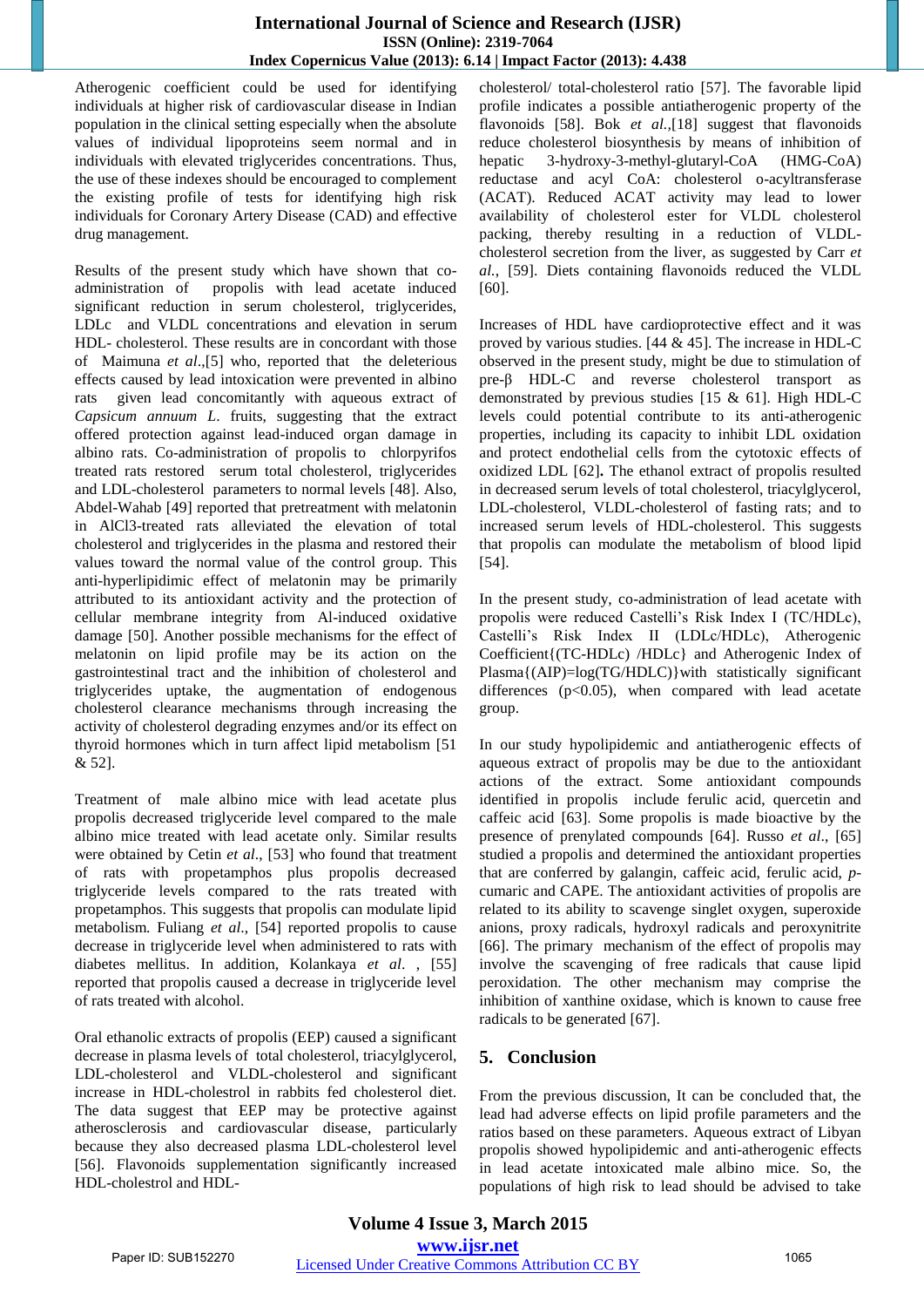propolis. Further studies are necessary to elucidate exact mechanism of hypolipidemic and anti-atherogenic effects and potential usefulness of propolis as a hypolipidemic and antiatherogenic agent against heavy metals toxicity in clinical trials.

# **References**

- [1] Gurer H and Ercal N: Can antioxidants be beneficial in the treatment of lead poisoning? Free Radic. Biol. Med., 2000;29: 927-945**.**
- [2] Sahayaraj, A P and Ayyadurai, K: Concentration of lead in the bioecosystem of buffaloes reared near Cooum river in Chennai. Anim Sci Repor 2007; 1 (2): 48 -55.
- [3] Hymavathi V and Rao LM: Effect of sublethal concentration of lead on the haematology and the biochemical constituence of *Channa punctata*. Bulletin of pure and applied sciences 2000;19:1-15.
- [4] Garaza A, Vega R and Soto E: Cellular mechanisms of lead neurotoxicity. Med Sci Monitor 2006;12(3): 57-65.
- [5] Maimuna Z , Ismail U, Mfonobong A and Balarabe S: Oxidative stress status and lipid level of rats coadministered with lead acetate and aqueous extract of sweet bell pepper (*Capsicum annuum* L.) Fruits. Inter J Sci Res 2015,4(1):934 - 941.
- [6] Park SK, Schwartz J, Weisskopf M, Sparrow D, Vokonas PS, Wright RO, Coull B, Nie H and Hu H: Low level lead exposure, metabolic syndrome, and heart rate variability: The VA normative aging study. Environ Health Perspect 2006;114: 1718-1724.
- [7] Ademuyiwa O, Ugbaja RN, Rotimi SO, Abam E, Okediran BS, Dosumu OA and Onunkwor BO: Erythrocyte acetyl-cholinesterase activity as a surrogate indicator of lead-induced neurotoxicity in occupational lead exposure in Abeokuta, Nigeria. Environ Toxicol Pharm 2007;24:183-188.
- [8] Azab AE: Hepatoprotective effect of sesame oil against lead induced liver damage in albino mice: Histological and biochemical studies. Amer J BioSci 2014; 2(6-2): 1- 11.
- [9] Azab AE, El-Dakhly AT, Alrawi QK and Albasha MO: Protective effects of sesame oil against lead acetate induced haemato-biochemical toxicity in albino mice. Inter J Sci Res 2015;4 (2): 2053 – 2063.
- [10] Vaziri ND, Liang K and Ding Y: Increased nitric oxide inactivation by reactive oxygen species in lead – induced hypertension. Kidney Int 1999; 56: 1492–1498.
- [11]Adikwu E, Deo O, Geoffrey, OBP and Enimeya DA: Lead organ and tissue toxicity: Roles of mitigating agents (Part 1). British J Pharm Toxicol 2013;4(6): 232- 240.
- [12] [Newairy](http://www.sciencedirect.com/science/article/pii/S027869150900026X) AA an[d Abdou](http://www.sciencedirect.com/science/article/pii/S027869150900026X) HM: Protective role of flax lignans against lead acetate induced oxidative damage and hyperlipidemia in rats. [Food Chem Toxicol](http://www.sciencedirect.com/science/journal/02786915) [2009;47\(4\)](http://www.sciencedirect.com/science/journal/02786915/47/4): 813 – 818.
- [13]Anuradha CV, Ravikumar P: Restoration on tissue antioxidants by fenugreek seeds (*Trigonella Foenum Graecum*) in alloxan diabetic rats. Indian J Physiol Pharmacol. 2001; 45: 408-420.
- [14]Rao AV and Shen H: Effect of low dose lycopene intake on lycopene bioavailability and oxidative stress. Nutr Res 2002;22: 1125-1131.
- [15] Barakat LAA and Mahmoud RH: The antiatherogenic, renal protective and immunomodulatory effects of purslane, pumpkin and flax seeds on hypercholesterolemic rats. North Amer J Med Sci 2011;  $3(9)$ :  $351 - 357$ .
- [16] Jaiswal J, Bhardwaj H, Rao CV and Sharma N: Hypolipidemic effect of *Calotropis gigantea* seeds extract on high fat diet induced atherogenic rats. World J Pharm Pharmaceut Sci 2014;3(6): 1139-114*7.*
- [17] Bhardwaj S, Bhattacharjee J, Bhatnagar MK and Tyagi S: Atherogenic index of plasma, castelli risk index and atherogenic coefficient- new parameters in assessing cardiovascular risk. Int J Pharm Bio Sci 2013; 3( 3):359-364.
- [18]Bok SH, Lee SH, Park YB, Bae KH, Son KH, Jeong TS and Choi MS: Plasma and hepatic cholesterol and hepatic activities of 3-hydroxy-3-methy-glutaryl-CoA reductase and acyl CoA: Cholesterol transferase are lower in rats fed citrus peel extract or a mixture of citrus bioflavonoids. J Nutr 1999; 129(6): 1182-1185.
- [19]Heeba GH, and Abd-Elghany MI: Effect of combined administration of ginger (*Zingiber Officinale* Roscoe) and atorvastatin on the liver of rats. Phytomed 2010;17(14): 1076-1081.
- [20]Ho C, Ferrara T, Chen Q, Rosen R and Huang M: Phytochemicals in teas and rosemary and their cancer preventive properties in: Food phytochemicals for cancer prevention. Amer Chem Soc Washington1994: 2-19.
- [21]Marquele FD, Di Mambro VM, Georgetti SR, Casagrande R, Valim YML and Fonseca MJV: Assessment of the antioxidant activities of Brazilian extracts of propolis alone and in topical pharmaceutical formulation. J Pharmacol Biomed Anal 2005;39: 455- 462.
- [22]Li YJ, Lin JL, Yang CW and Yu CC: Acute renal failure induced by a Brazilian variety of propolis. Am J Kid Dis 2005;46(6): 125-129.
- [23]Gunduz C, Biray C, Kosova B, Yilmaz B, Eroglu Z, Sahin F, Omay SB and Cogulu O: Evaluation of Manisa propolis effect on leukemia cell line by telomerase activity. Leuk Res 2005;29(11): 1343-1346.
- [24]Ozguner F, Bardak Y and Comlekci S: Protective effects of melatonin and caffeic acid phenethyl ester against retinal oxidative stress in long-term use of mobile phone. A comparative study. Mol Cell Biochem 2006;282(1-2): 83-88.
- [25] Frankel EN, Kanner J, German JB, Parks E and Kinsella JE: Inhibition of oxidation of human low-density lipoprotein by phenolic substances in red wine. Lancet 1998; 341: 454-457.
- [26] Abd El-Rahman SS: West-Libyan propolis and rosemary have synergistic anti-tumor effect against 12-Otetradecanoylphorbol 13-acetate-induced skin tumor in BULB/C mice previously initiated with 7,12 dimethylbenz[a]anthracene. Basic Appl Pathol 2010; 3: 46 -51.
- [27]Valente MJ, Baltazar AF, Henrque R, Estevinho L and Carvalho M: Biological activities of Portuguese Propolis:Protection against free radical-induced

# **Volume 4 Issue 3, March 2015**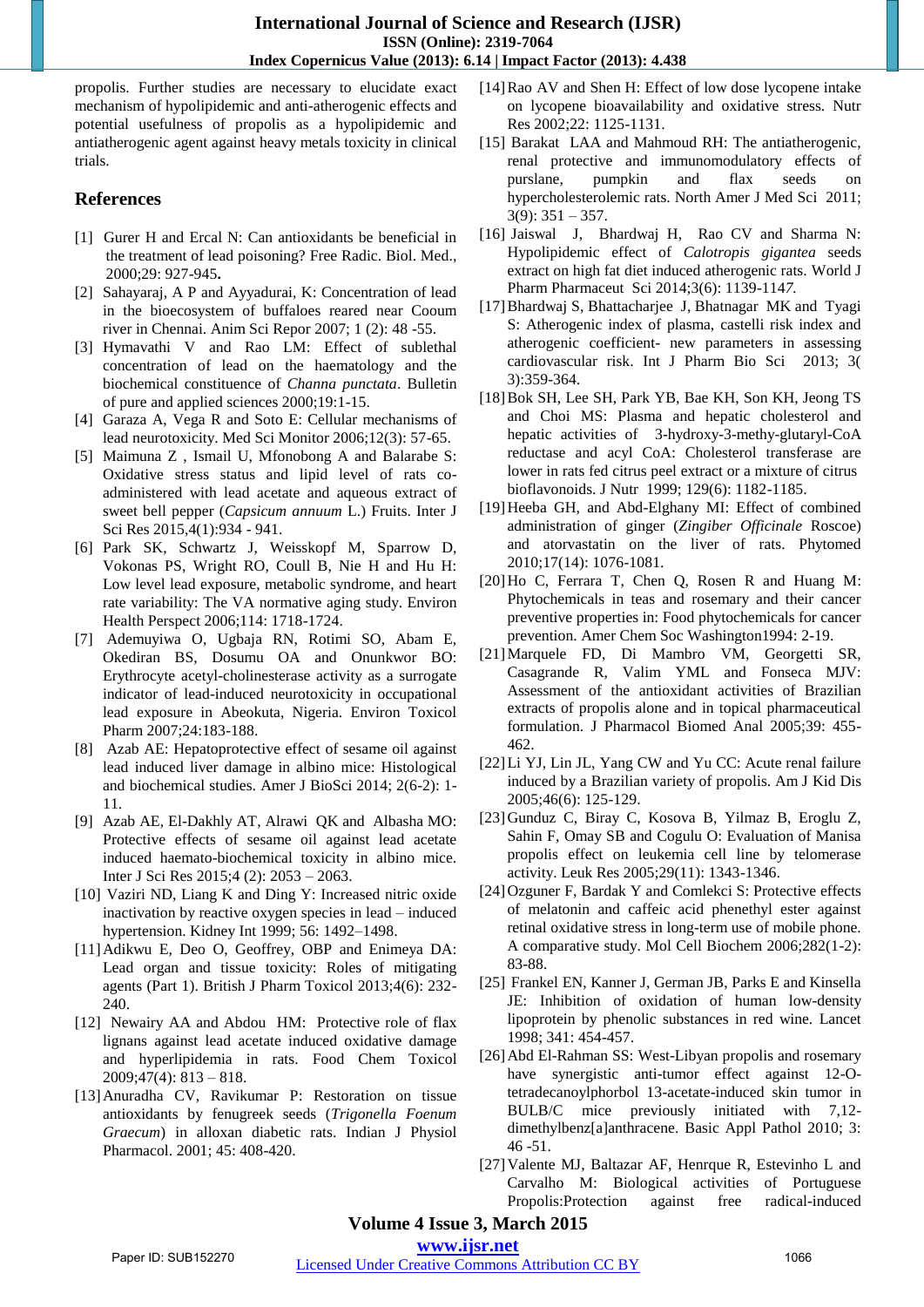erythrocyte damage and inhibition of human renal cancer cell growth in vitro. Food Chem Toxicol 2011;49:86-92.

- [28]Akao Y, Maruyama H, Matsumoto K, Ohguchi K, Nishizawa K, Sakamato T, Araki Y, Mishima S and Nozawa Y: Cell growth inhibitory effect of cinnamic acid derivatives from propolis on human tumor cell lines. Biol Pharm Bull 2003; 26: 1057–1059.
- [29]Banskota AH, Tezuka Y, Midorikawa K, Matsushige K and Kadota S: Two novel cytotoxic benzofuran derivatives from Brazilian propolis. J Nat Prod 2000; 63: 1277– 1279.
- [30]Nieva Moreno M I, Isla M I, Sampietro AR and Vattuone MA: Comparison of the free radical scavenging activity of propolis from several regions of Argentine. J. Ethnopharmacol 2000;71:109-114.
- [31]Shalan MG, Mostafa MS, Hassouna MM, Hassab El-Nabi SE and El-Refaie A : Amelioration of lead toxicity on rat liver with Vitamin C and silymarin supplements. Toxicol 2005; 206: 1-15.
- [32]El-Khayat Z, Ezzat AR, Arbid MS, Rasheed WI, and Elias TR: Potential effects of bee honey and propolis against the toxicity of ochratoxin a in rats. Macedonian J Med Scie 2009;2(4): 1-8.
- [33]Ashry MA, Abd Ellah HF and Gheth EMM: The Possible Ameliorative Effect of Propolis in Rat's Liver Treated with Monosodium Glutamate (MSG). Nature Sci 2012;10(12): 209 - 219 .
- [34]Allain CC, Poon LS, Chan CSG, Richmond W and Fu PC: Enzymatic determination of total serum cholesterol. Clin Chem 1974;20(4): 470-475.
- [35]Fossoti, P and Prencipe L: Serum triglycerides determination calorimetrically with an enzyme that produces hydrogen peroxide. Clin Chem 1982;28(10):2077-2080.
- [36] Burstein M, Scholnik H and Morfin R: Rapid method for the isolation of lipoproteins from human serum by precipitation with polyphenols. J lipid Res 1970; 11: 583-595.
- [37] Friedwald W, Levy R and Fredrichson D: Estimation of the concentration of low density lipoprotein cholesterol in plasma without use of the preparative ultracentrifuge. Clin Chem 1972; 226: 499-502.
- [38] Ghosh D, Dey M, Ghosh AK, Chattopadhyay A and Bandyopadhyay D: Melatonin protects against lead acetate induced changes in blood corpuscles and lipid profile of male Wistar rats. J Pharm Res 2014;8(3): 336- 342.
- [39]Kasperczyk S, Birkner E, Kasperczyk A and Kasperczyk J: Lipids, lipid peroxidation and 7-ketocholesterol in workers exposed to lead. Hum Exp Toxicol 2005; 24: 287- 295.
- [40]Bashandy SA: Beneficial effect of combined administration of vitamin C and vitamin E in amelioration of chronic lead hepatotoxicity. Egypt J Hosp Med. 2006; 23: 371- 384.
- [41]Miller NE: Associations of high-density lipoprotein subclasses and apolipoproteins with ischemic heart disease and coronary atherosclerosis. Am. Heart J. 1987;113: 589-597.
- [42]Jefcoate C R, McNamara BC, Artemenko I and Yamazaki T: Regulation of cholesterol movement to mitochondrial cytochrome P450scc in steroid hormone

synthesis. J Steroid Biochem Mol Biol. 1992;43(8):751- 767.

- [43]Kojima M, Nemoto K, Murai U, Yoshimura N, Ayabe Y and Degawa M: Altered gene expression of hepatic lanosterol 14xdemethylase (CYP51) in lead nitratetreated rats. Arch Toxicol. 2002; 76: 398 – 403.
- [44]Roy S: Antioxidant and protective effect of latex of *Calotropis procera* against alloxan induced diabetes in rats. J Ethnopharmacol. 2005; 102(3): 470-473.
- [45]Jaiswal J, Bhardwaj H, Srivastava S, Gautam H, Sharma S and Rao C: Anti-diabetic activity of methanolic extract of *Calotropis gigantea* seeds on STZ induced diabetic rats. Int J Pharm Pharm Sci. 2013; 6(1): 254-257.
- [46]Brown MS and Goldstein JL: Lipoprotein metabolism in the macrophage: implications for cholesterol deposition in atherosclerosis. Annu. Rev. Biochem. 1983;52:223–261.
- [47]Suzuki H, Kurihara Y, Takeya M, Kamada N, Kataoka M, Jishage K, Ueda O, Sakaguchi H, Higashi T, Suzuki T, et al: A role for macrophage scavenger receptors in atherosclerosis and susceptibility to infection. Nature 1997;386(6622): 292–296.
- [48]El Mazoudy RH, Attia AA and El-Shenawy NS: Protective role of propolis against reproductive toxicity of chlorpyrifos in male rats. Pest Biochem Physiol 2011;101:175–181.
- [49]Abdel-Wahab WM: AlCl3-induced toxicity and oxidative stress in liver of male rats: Protection by melatonin. Life Sci J 2012; 9(4): 1173-1182.
- [50]Carla M, Alice S, Ramos A, Azevedo MF, Lima CF, Fernandes-Ferreira M and Wilson C P: Sage tea drinking improves lipid profile and antioxidant defenses in humans. Int J Mol Sci 2009; 10: 3937-3950.
- [51]Chan TY and Tang PL: Effect of melatonin on the maintenance of cholesterol homeostasis in the rat. Endocr Res. 1995; 21(3):681-96.
- [52]Wakatsuki A, Okatani IY, Kaneda C and Fukaya T: Effect of short-term melatonin administration on lipoprotein metabolism in normolipidemic postmenopausal women. Maturitas 2001; 38:171- 177.
- [53]Cetin E, Kanbur M, Silici S and Eraslan G: Propetamphos induced changes in haematological and biochemical parameters of female rats: Protective role of propolis. Food Chem Toxicol 2010;48 : 1806 -1810.
- [54]Fuliang HU, Hepburn HR, Xuan H, Che M, Daya S and Radloff SE: Effects of propolis on blood glucose, blood lipid and free radicals in rats with diabetes mellitus. Pharmacol Res 2005;51: 147-152.
- [55]Kolankaya D, Selmanoglu G, Sorkun and K, Salih B: Protective effects of Turkish propolis on alcohol induced serum lipid changes and liver injury in male rats. Food Chem. 2002;78:213-217.
- [56] Fernandes AAH, Novelli ELB and Junior A F: Benefical effects of propolis on experimental hypercholesterolaemia in rabbits. J Brazilian Soc Food Nutr 2006;31(1): 65-78.
- [57]Yousef MI, Kamel KI, EsmaiL AM, and Baghdadi HH: Antioxidant activities and lipid lowering effects of isoflavone in male rabbits. Food Chem Toxicol 2005; 42: 1497-1503.
- [58]Adaramoye OA, Nwaneri VO, Anyanwu KC, Farombi EO and Emerole GO: Possible antiatherogenic effect of

# **Volume 4 Issue 3, March 2015**